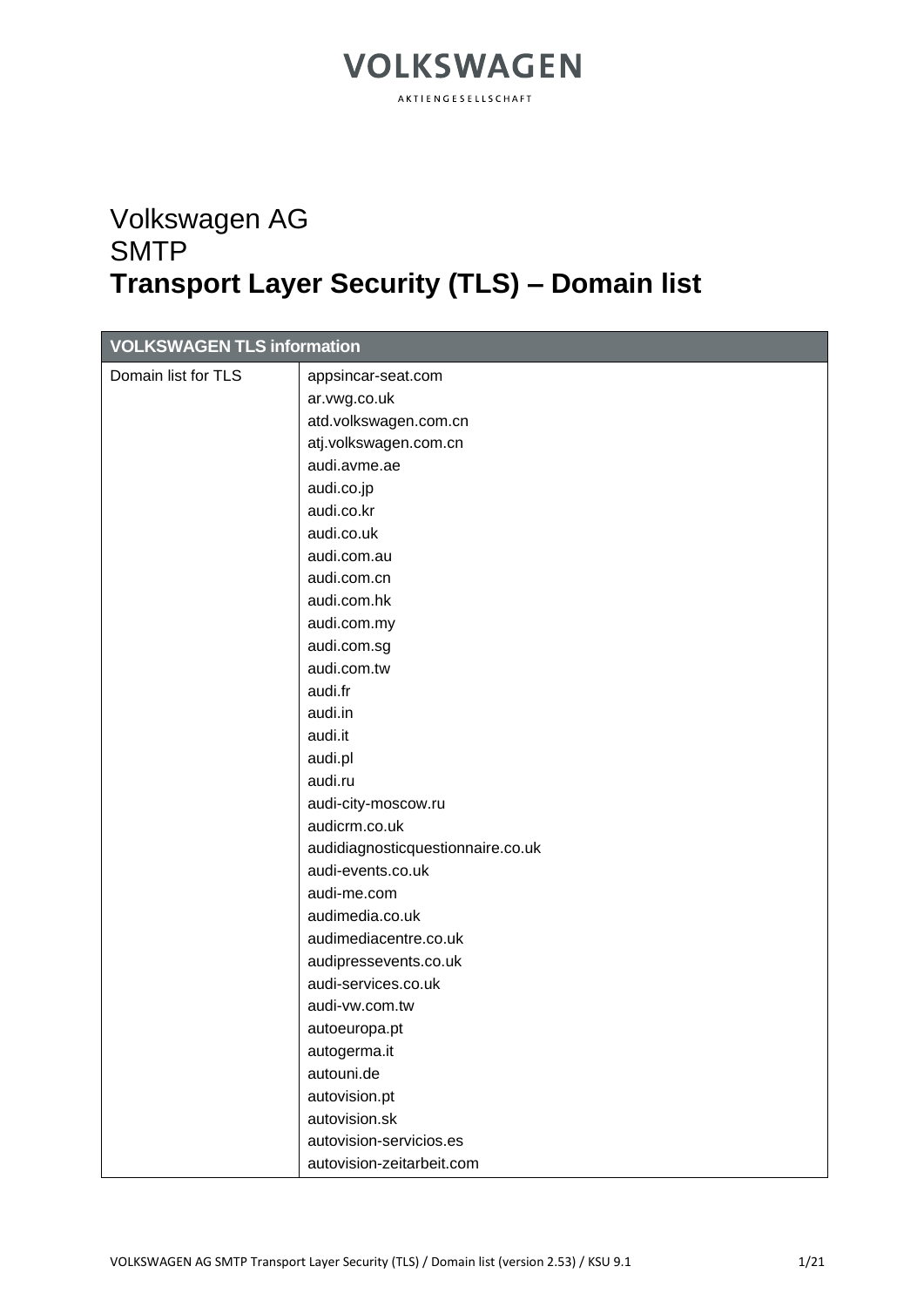| avl-lifestyle.it              |
|-------------------------------|
| avme.ae                       |
| bentley.avme.ae               |
| bentley.co.uk                 |
| bentley.sg                    |
| bentleymotors.ae              |
| bentleymotors.co.kr           |
| bentleymotors.com.au          |
| bentleymotorschina.com        |
| bugatti.com                   |
| bugatti-auto.com              |
| bugatti-auto.de               |
| bugatti-cars.com              |
| bugatti-cars.de               |
| bugatti-international.com     |
| carmeq.com                    |
| cariad.technology             |
| cert.volkswagen.de            |
| dasweltauto.fr                |
| de.autovision.eu              |
| der-pdl.com                   |
| der-personaldienstleister.com |
| designcenter-europe.com       |
| digitalmindofmobility.com     |
| dordon.vwg.co.uk              |
| drivingideas.de               |
| driving-ideas.de              |
| ducati.ru                     |
| ducatirussia.ru               |
| dx.one.gmbh                   |
| fakultaet73.de                |
| gifts.volkswagen.co.uk        |
| glaesernemanufaktur.de        |
| glaeserne-manufaktur.de       |
| globalinn.de                  |
| groupcs.co.uk                 |
| gr-vw.fr                      |
| health-valley.com             |
| health-valley.de              |
| id.volkswagen.co.uk           |
| konnect-vwgroup.com           |
| konnect-volkswagen.com        |
| kunden-club-gmbh.de           |
| lamborghini-russia.com        |
|                               |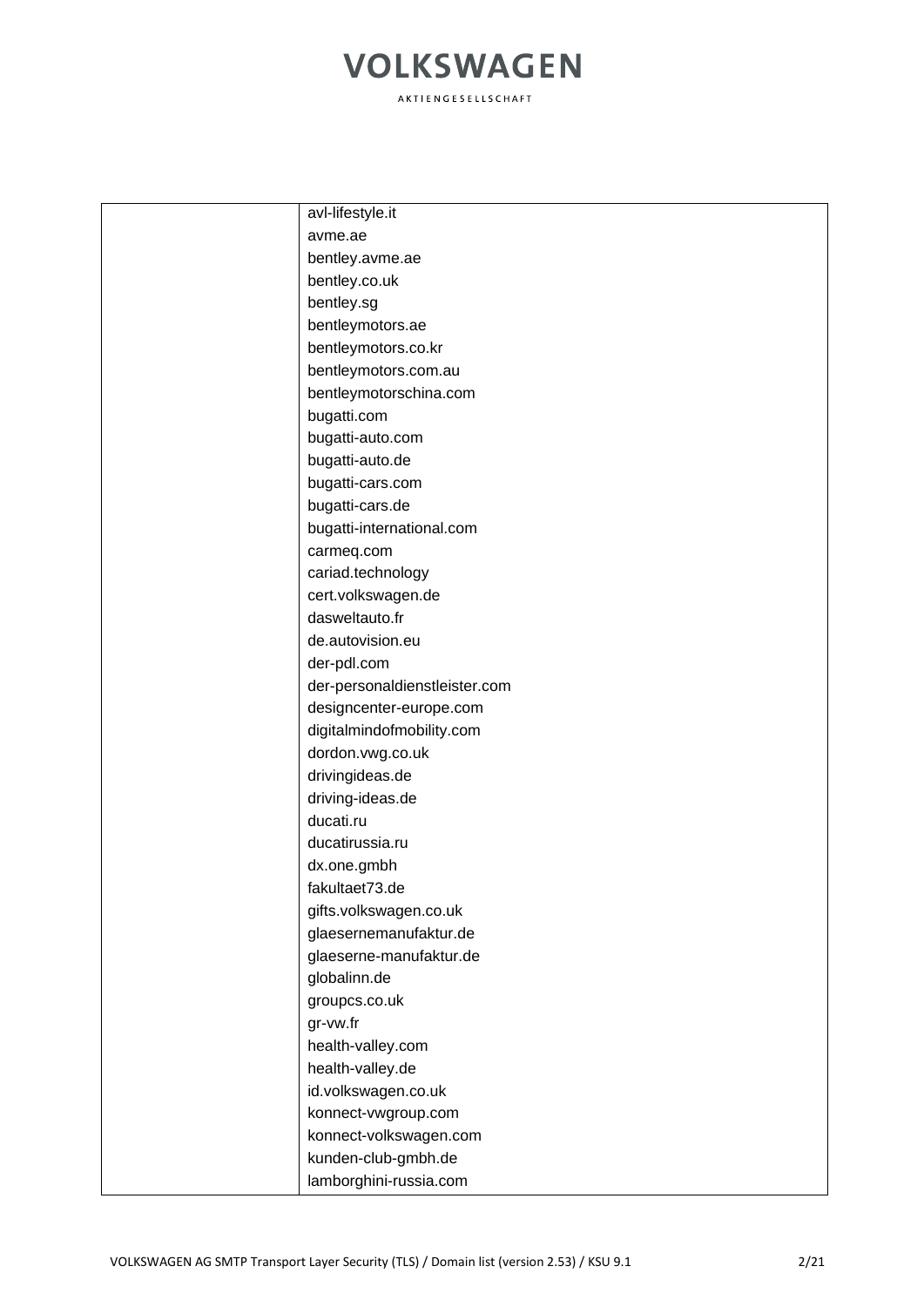| look-around-vw.de                |
|----------------------------------|
| mmi-akademie.de                  |
| mobilitaet-und-nachhaltigkeit.de |
| mobilityasia.com.cn              |
| mobility-and-sustainability.com  |
| mtls.vw4t.de                     |
| onebusinessid.com                |
| partner-vwg.com.pl               |
| pl.sitech-automotive.com         |
| porsche.com.sa                   |
| porsche.in                       |
| porsche.pl                       |
| rh-automotive.avme.ae            |
| scania.com.cn                    |
| seat-auto.pl                     |
| seat.co.uk                       |
| seat.com.cn                      |
| seat.fr                          |
| seat.pl                          |
| seat.ru                          |
| seatcars.co.uk                   |
| seat-italia.it                   |
| seatmarketingportal.co.uk        |
| seatpressevents.co.uk            |
| seatrus.ru                       |
| skoda-auto.pl                    |
| skoda.co.uk                      |
| skoda.com.au                     |
| skoda.com.sg                     |
| skoda.com.tw                     |
| skoda.fr                         |
| skoda.ru                         |
| skodaassist.com.au               |
| skoda-auto.co.in                 |
| skoda-auto.co.kr                 |
| skoda-auto.ru                    |
| skoda-avto.ru                    |
| skodafleetecomms.co.uk           |
| skoda-italia.it                  |
| skodamediaevents.com             |
| skoda-vw.co.in                   |
| splace.de                        |
| think-blue.com                   |
| tntdordon.co.uk                  |
|                                  |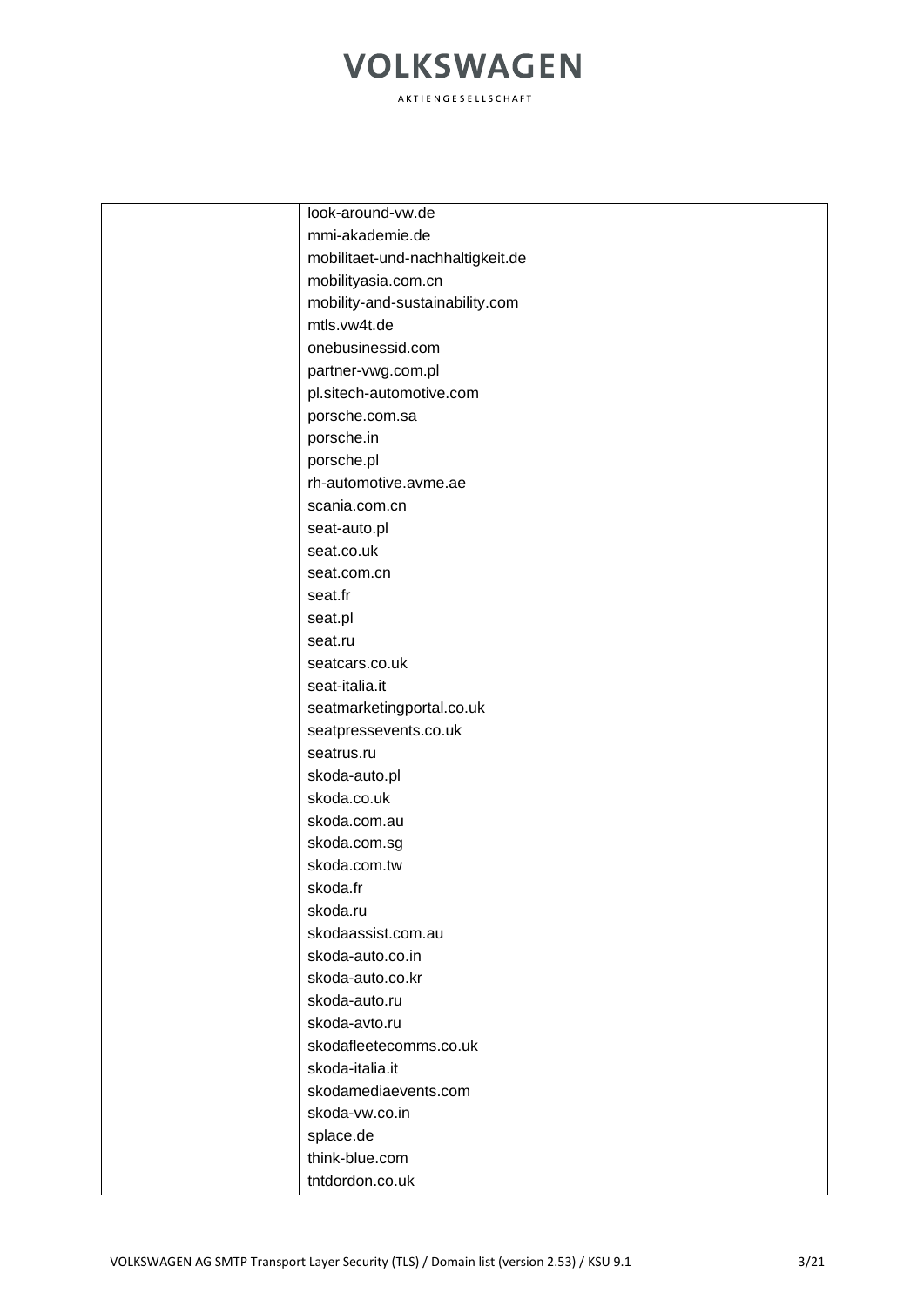| toolsinfoweb.co.uk               |
|----------------------------------|
| tpsfinance.co.uk                 |
| tracking-challenge.de            |
| transport-network.de             |
| vgj.co.jp                        |
| volkswagen.avme.ae               |
| volkswagen.co.in                 |
| volkswagen.co.kr                 |
| volkswagen.co.uk                 |
| volkswagen.com.au                |
| volkswagen.com.cn                |
| volkswagen.com.hk                |
| volkswagen.com.my                |
| volkswagen.com.tw                |
| volkswagen.de                    |
| volkswagen.fr                    |
| volkswagen.it                    |
| volkswagen.pl                    |
| volkswagen.pt                    |
| volkswagen.ru                    |
| volkswagen.sk                    |
| volkswagen-academy.com           |
| volkswagen-academy.de            |
| volkswagenag.com                 |
| volkswagen-antriebssysteme.com   |
| volkswagenassetlibrary.co.uk     |
| volkswagenassist.com.au          |
| volkswagen-car-net.com           |
| volkswagen-coaching.de           |
| volkswagencv.co.uk               |
| volkswagen-driving-experience.de |
| volkswagen-edp.de                |
| volkswagen-environment.de        |
| volkswagen-etraining.com         |
| volkswagen-experience.de         |
| volkswagenfleetems.co.uk         |
| volkswagen-gitp.de               |
| volkswagengroup.fr               |
| volkswagengroup.it               |
| volkswagen-groupservices.com     |
| volkswagen-gs.com                |
| volkswagen-infotainment.com      |
| volkswagen-inventors-night.de    |
| volkswagen-ish.de                |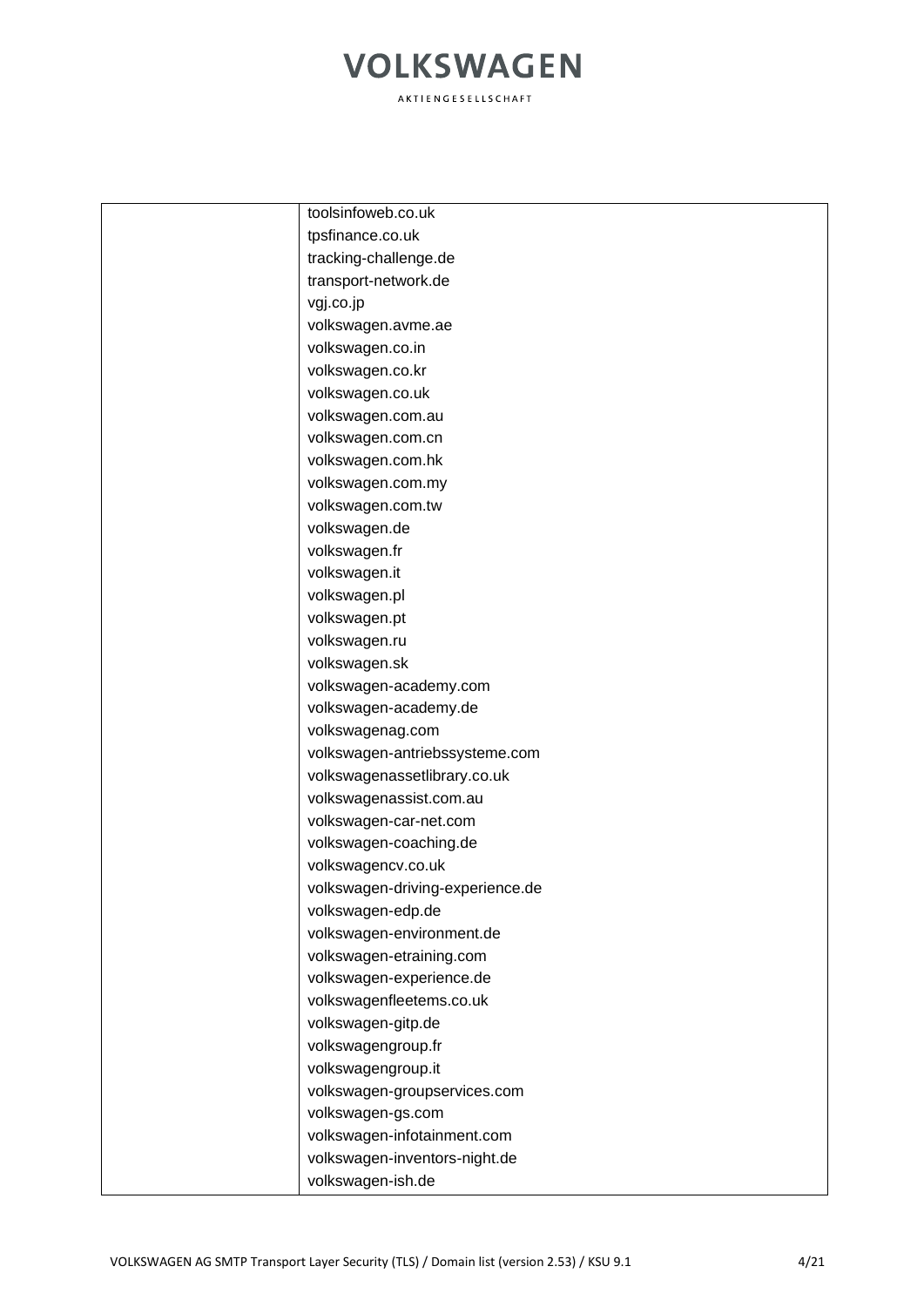| volkswagen-itc.com               |
|----------------------------------|
| volkswagen-logistics.de          |
| volkswagen-marketing.com         |
| volkswagen-media-services.com    |
| volkswagen-motorsport.com        |
| volkswagen-nachhaltigkeit.de     |
| volkswagen-newsroom.com          |
| volkswagen-os.de                 |
| volkswagen-ps.de                 |
| volkswagen-retail-ops.com        |
| volkswagen-r.de                  |
| volkswagen-rus.ru                |
| volkswagen-sam.com               |
| volkswagen-service.com           |
| volkswagen-soundfoundation.de    |
| volkswagen-sustainability.com    |
| volkswagen-umwelt.de             |
| volkswagen-umweltpreis.de        |
| volkswagen-utilitaires.fr        |
| volkswagen-vans.co.uk            |
| volkswagen-vds.de                |
| volkswagen-veicolicommerciali.it |
| volkswagen-vsd.de                |
| volkswagen-zubehoer.de           |
| volkswagen-zubehoer-easy.de      |
| volkswagen-zubehoer-esn.de       |
| volkswagen-zubehoer-shop.de      |
| vras.com.sg                      |
| vw.com.sa                        |
| vw.com.sg                        |
| vw.pl                            |
| vw4t.de                          |
| vw-coaching.de                   |
| vwcv.co.uk                       |
| vwds.pt                          |
| vw-easyplus.de                   |
| vw-fc.com                        |
| vw-group.pl                      |
| vwif.com                         |
| vwg.co.uk                        |
| vwgis.de                         |
| vwgme.com                        |
| vwgps.de                         |
| vwgroup.com                      |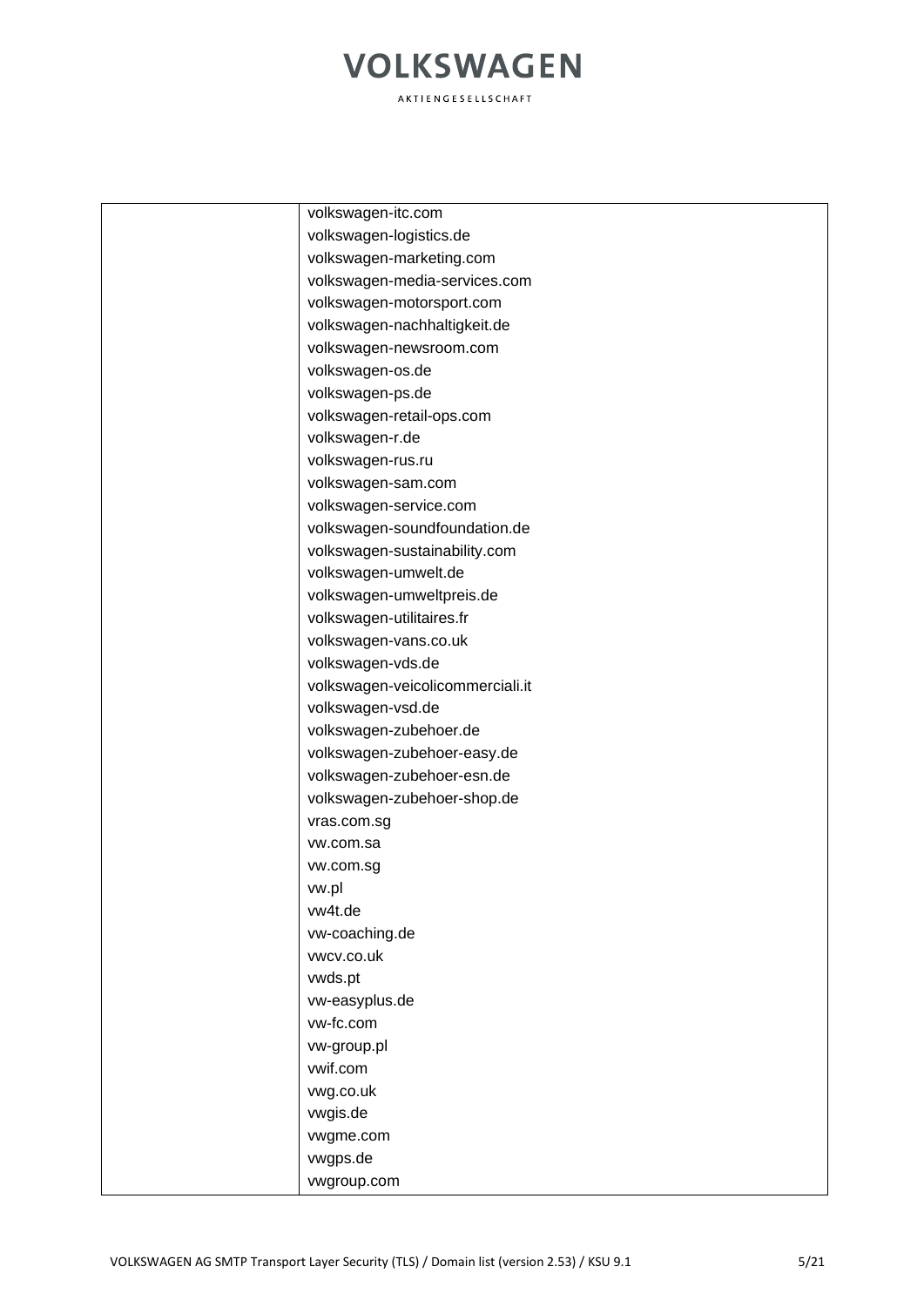|                           | vwgroup.com.au                                                |
|---------------------------|---------------------------------------------------------------|
|                           | vwgroup.it                                                    |
|                           | vwgroup.ru                                                    |
|                           | vwgroupsupply.com                                             |
|                           | vwgtps.co.uk                                                  |
|                           | vwimmobilien.de                                               |
|                           | vwma.de                                                       |
|                           | vwpc-services.co.uk                                           |
|                           | vw-if.com                                                     |
|                           | vwits.se                                                      |
|                           | vw-mobil.de                                                   |
|                           | vwmp.pl                                                       |
|                           | vw-navarra.es                                                 |
|                           | vw-partner.de                                                 |
|                           | vw-personal.de                                                |
|                           | vw-poznan.pl                                                  |
|                           | vw-racing.com                                                 |
|                           | vwtb.com                                                      |
|                           | vw-zulieferer.de                                              |
|                           | we-vw.com                                                     |
|                           | we-vw.de                                                      |
|                           | webconf.volkswagen.de                                         |
|                           | zfm-autovision.com                                            |
| Gateways                  | mr1.volkswagen.de                                             |
|                           | mr2.volkswagen.de                                             |
|                           | mr3.volkswagen.de                                             |
|                           | mr4.volkswagen.de                                             |
|                           |                                                               |
|                           | mr80.volkswagen.de (ONLY for outgoing mails from Volkswagen)  |
|                           | mr81.volkswagen.de (ONLY for outgoing mails from Volkswagen)  |
|                           |                                                               |
|                           | Volkswagen AG reserves the right at any time to add or remove |
|                           | gateways.                                                     |
| <b>TLS certificate DN</b> | $CN = mr1$ .volkswagen.de                                     |
|                           | O = Volkswagen AG                                             |
|                           | $L = Wolfsburg$<br>$S = Niedersachsen$                        |
|                           | $C = DE$                                                      |
|                           | Email = postmaster@volkswagen.de                              |
|                           |                                                               |
|                           | $CN = mr2.volkswagen.de$                                      |
|                           | O = Volkswagen AG<br>$L = Wolfsburg$                          |
|                           | S = Niedersachsen                                             |
|                           | $C = DE$                                                      |
|                           | Email = postmaster@volkswagen.de                              |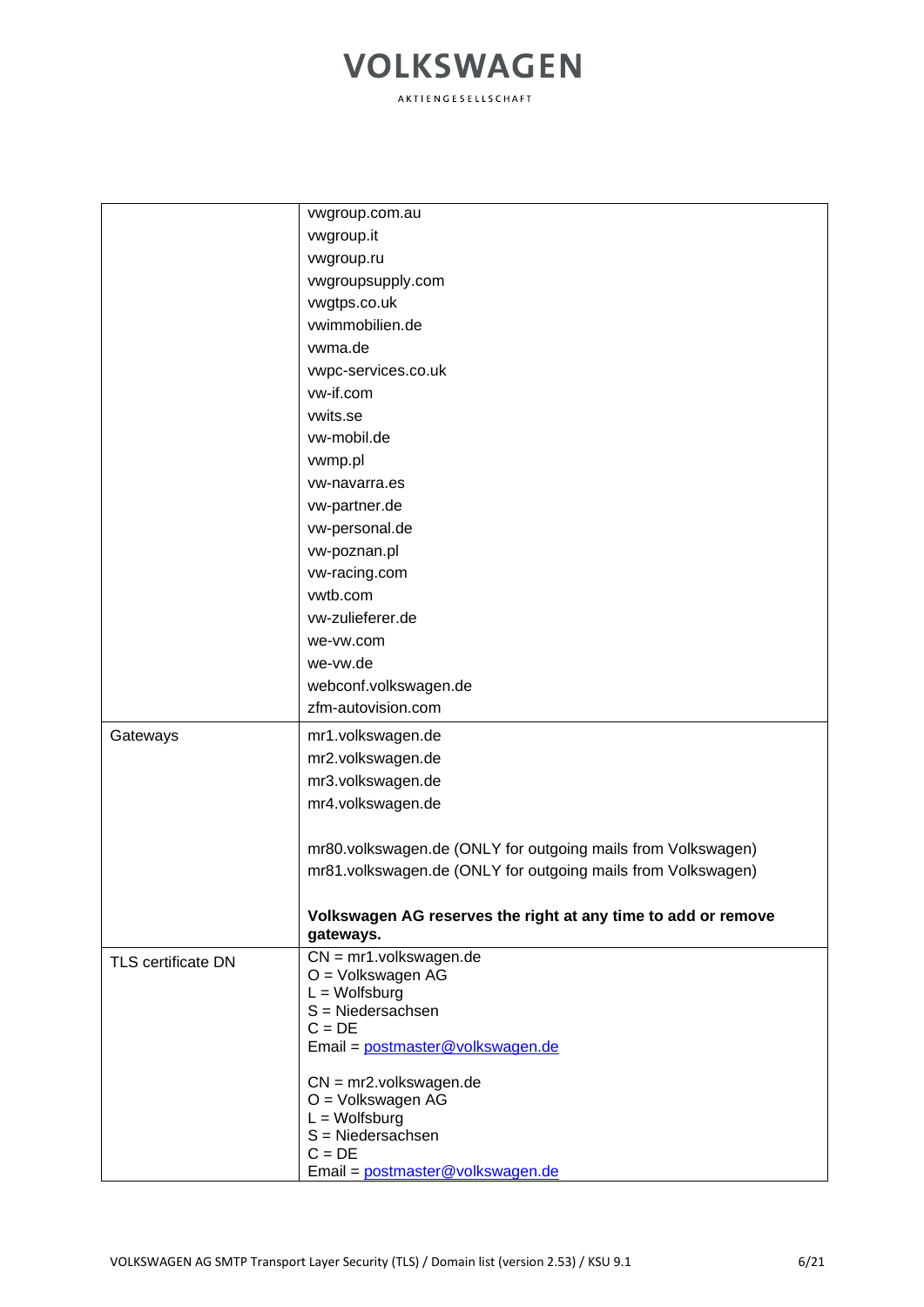|                           | $CN = mr3.volkswagen.de$<br>O = Volkswagen AG<br>$L = W$ olfsburg<br>$S = Niedersachsen$<br>$C = DE$<br>Email = postmaster@volkswagen.de                                                                           |
|---------------------------|--------------------------------------------------------------------------------------------------------------------------------------------------------------------------------------------------------------------|
|                           | $CN = mr4.volkswagen.de$<br>O = Volkswagen AG<br>$L = W$ olfsburg<br>$S = Niedersachsen$<br>$C = DE$<br>Email = postmaster@volkswagen.de                                                                           |
|                           | $CN = mr80.volkswagen.de$<br>O = Volkswagen AG<br>$L = W$ olfsburg<br>$S = Niedersachsen$<br>$C = DE$<br>Email = postmaster@volkswagen.de                                                                          |
|                           | $CN = mr81$ .volkswagen.de<br>O = Volkswagen AG<br>$L = W$ olfsburg<br>$S = Niedersachsen$<br>$C = DE$<br>Email = postmaster@volkswagen.de                                                                         |
| TLS certificate issuer CA | CN = COMODO RSA Organization Validation Secure Server CA<br>O = COMODO CA Limited<br>$L =$ Salford<br>S = Greater Manchester<br>$C = GB$                                                                           |
|                           | <b>Authority Info Access</b><br>Access Method=Certification Authority Issuer (1.3.6.1.5.5.7.48.2)<br><b>Alternative Name:</b><br>URL=http://crt.comodoca.com/COMODORSAOrganizationValidationSecur<br>eServerCA.crt |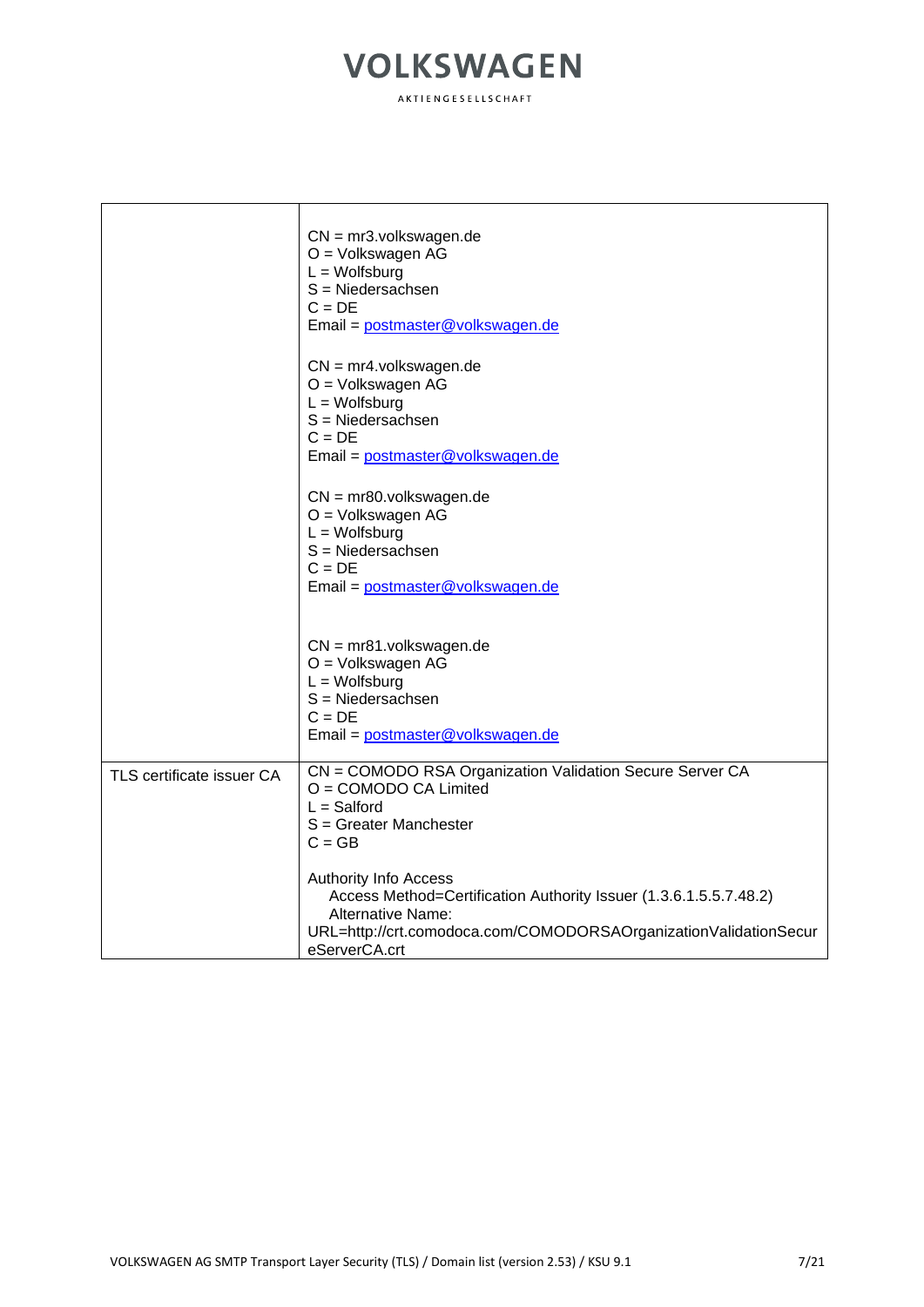#### **VOLKSWAGEN** AKTIENGESELLSCHAFT

### **Changelog**

| <b>Version</b> | 2.53                                                                            |
|----------------|---------------------------------------------------------------------------------|
| Date           | 27.04.2021                                                                      |
| Changes        | Added Domains:<br>scania.com.cn<br>onebusinessid.com<br><b>Removed Domains:</b> |

| <b>Version</b> | 2.52                                                                                 |
|----------------|--------------------------------------------------------------------------------------|
| Date           | 22.02.2021                                                                           |
| Changes        | <b>Added Domains:</b><br>dx.one.gmbh<br>cariad.technology<br><b>Removed Domains:</b> |

| <b>Version</b> | 2.51                                                |
|----------------|-----------------------------------------------------|
| Date           | 19.11.2020                                          |
| Changes        | Added Domains:                                      |
|                | <b>Removed Domains:</b><br>seat.de<br>skoda-auto.de |

| <b>Version</b> | 2.50                                 |
|----------------|--------------------------------------|
| <b>Date</b>    | 17.07.2020                           |
| Changes        | Added Domains:<br>volkswagen-sam.com |
|                | <b>Removed Domains:</b>              |

| <b>Version</b> | 2.49           |
|----------------|----------------|
| Date           | 24.06.2020     |
| Changes        | Added Domains: |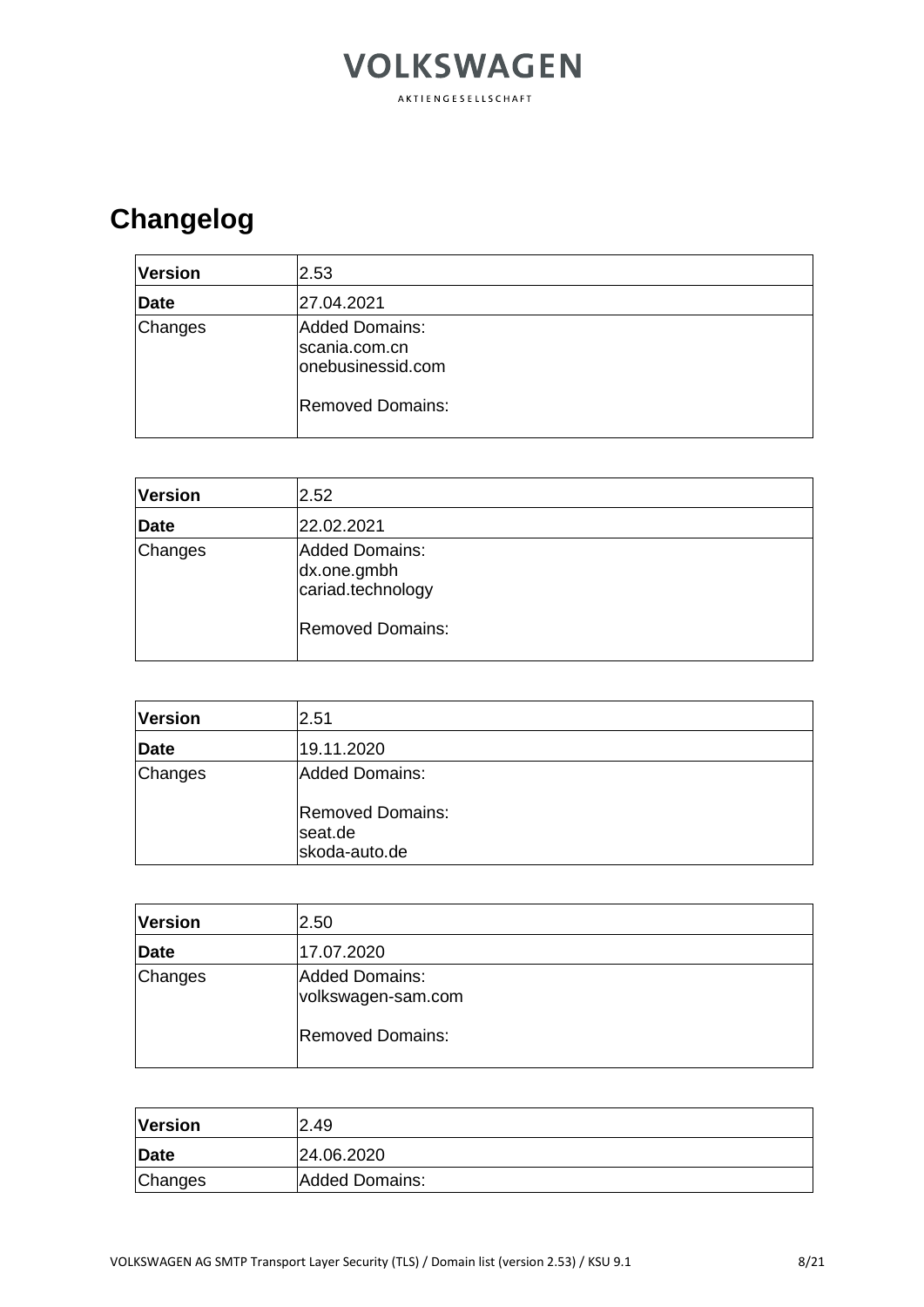| digitalmindofmobility.com |
|---------------------------|
| <b>Removed Domains:</b>   |

| <b>Version</b> | 2.48                       |
|----------------|----------------------------|
| <b>Date</b>    | 19.05.2020                 |
| Changes        | Added Domains:<br>vwits.se |
|                | <b>Removed Domains:</b>    |

| <b>Version</b> | 2.47                                                               |
|----------------|--------------------------------------------------------------------|
| <b>Date</b>    | 24.02.2020                                                         |
| Changes        | Added Domains:<br><b>Removed Domains:</b><br>wir-bei-volkswagen.de |

| <b>Version</b> | 2.46                             |
|----------------|----------------------------------|
| <b>Date</b>    | 06.12.2019                       |
| Changes        | <b>Added Domains:</b><br>seat.pl |
|                | <b>Removed Domains:</b>          |

| <b>Version</b> | 2.45                                |
|----------------|-------------------------------------|
| Date           | 09.07.2019                          |
| Changes        | <b>Added Domains:</b><br>vwgroup.ru |
|                | <b>Removed Domains:</b>             |

| <b>Version</b> | 2.44       |
|----------------|------------|
| Date           | 09.07.2019 |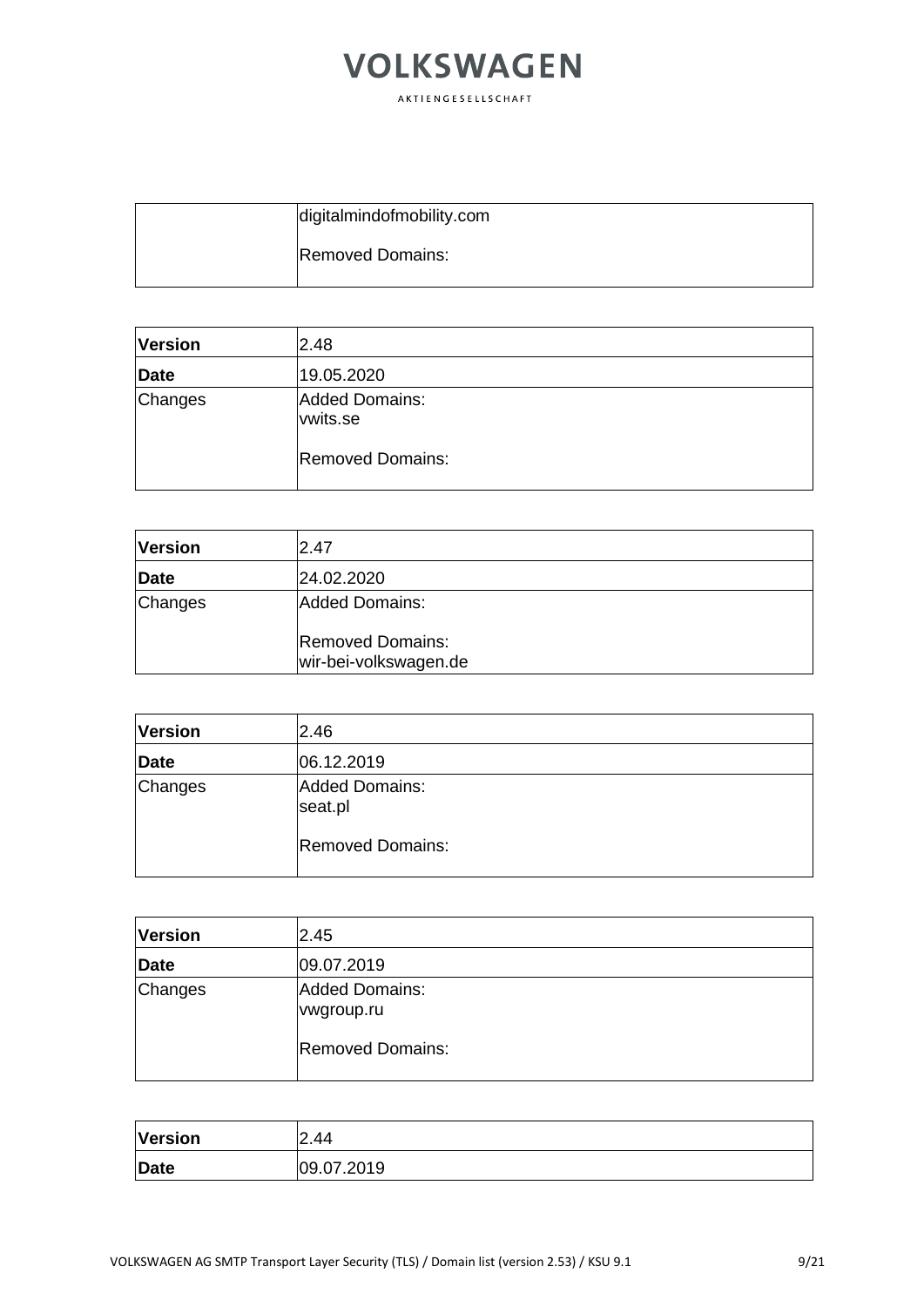| Changes | <b>Added Domains:</b><br>volkswagen-marketing.com<br>id.volkswagen.co.uk                                                                                                                       |
|---------|------------------------------------------------------------------------------------------------------------------------------------------------------------------------------------------------|
|         | lRemoved Domains:<br>volkswagen-lifestyle.de<br>checkspscore.com<br>autovision.org<br>skoda-auto.com.cn<br>sou.skoda-auto.cz<br>volkswagenits.com<br>vwgarage.io<br>vwgspecialofferparts.co.uk |

| <b>Version</b> | 2.43                                                                            |  |
|----------------|---------------------------------------------------------------------------------|--|
| <b>Date</b>    | 09.04.2019                                                                      |  |
| Changes        | <b>Added Domains:</b><br>vwgme.com<br>skoda-vw.co.in<br><b>Removed Domains:</b> |  |

| <b>Version</b> | 2.42                                                       |  |
|----------------|------------------------------------------------------------|--|
| <b>Date</b>    | 05.02.2019                                                 |  |
| Changes        | Added Domains:<br>ducati.ru<br>audi-city-moscow.ru         |  |
|                | <b>Removed Domains:</b><br>autovision-gmbh.com<br>elli.eco |  |

| <b>Version</b> | 2.41                                                                                         |
|----------------|----------------------------------------------------------------------------------------------|
| Date           | 20.12.2018                                                                                   |
| Changes        | <b>Added Domains:</b><br>ducatirussia.ru<br>elli.eco<br>splace.de<br><b>Removed Domains:</b> |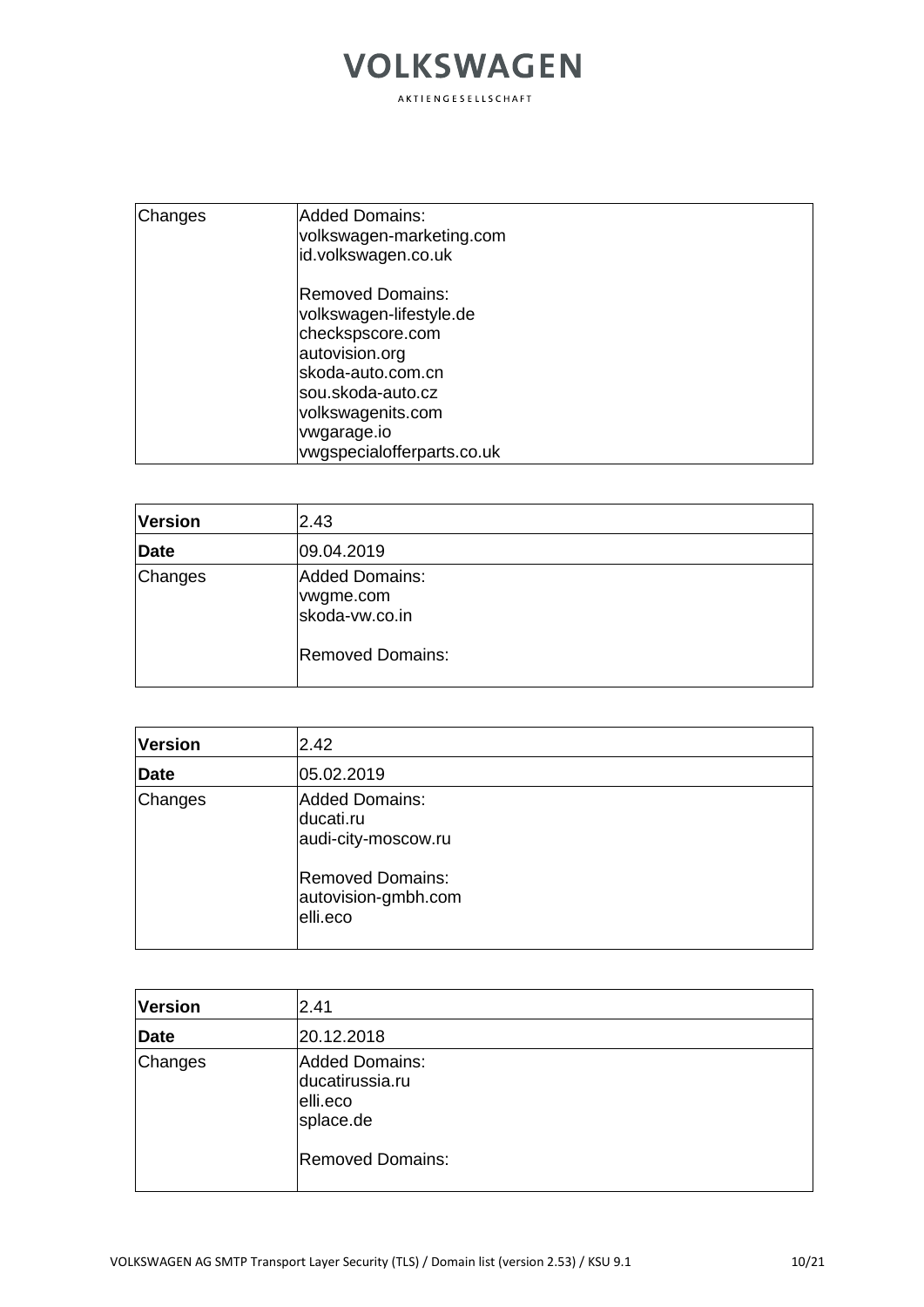#### **VOLKSWAGEN** AKTIENGESELLSCHAFT

| <b>Version</b> | 2.40                                                                                                                                                                                                             |
|----------------|------------------------------------------------------------------------------------------------------------------------------------------------------------------------------------------------------------------|
| Date           | 12.11.2018                                                                                                                                                                                                       |
| Changes        | <b>Added Domains:</b><br>vwds.pt<br>volkswagen-retail-ops.com<br>volkswagen-zubehoer-esn.de<br>volkswagen-zubehoer-easy.de<br>vw-easyplus.de<br>fakultaet73.de<br>mobilityasia.com.cn<br><b>Removed Domains:</b> |

| <b>Version</b> | 2.39                                                    |
|----------------|---------------------------------------------------------|
| <b>Date</b>    | 14.06.2018                                              |
| Changes        | Added Domains:<br>volkswagen-newsroom.com               |
|                | <b>Removed Domains:</b>                                 |
|                | Added "Klassifizierungssystematik für Unterlagen" (KSU) |

| <b>Version</b> | 2.38                                                                                                            |
|----------------|-----------------------------------------------------------------------------------------------------------------|
| Date           | 08.05.2018                                                                                                      |
| Changes        | <b>Added Domains:</b><br>konnect-vwgroup.com<br>konnect-volkswagen.com<br>volkswagen-gs.com<br>Removed Domains: |
|                |                                                                                                                 |

| <b>Version</b> | 2.37                                                           |
|----------------|----------------------------------------------------------------|
| <b>Date</b>    | 11.01.2018                                                     |
| Changes        | TLS certificate issuer CA changed to COMODO<br>lAdded Domains: |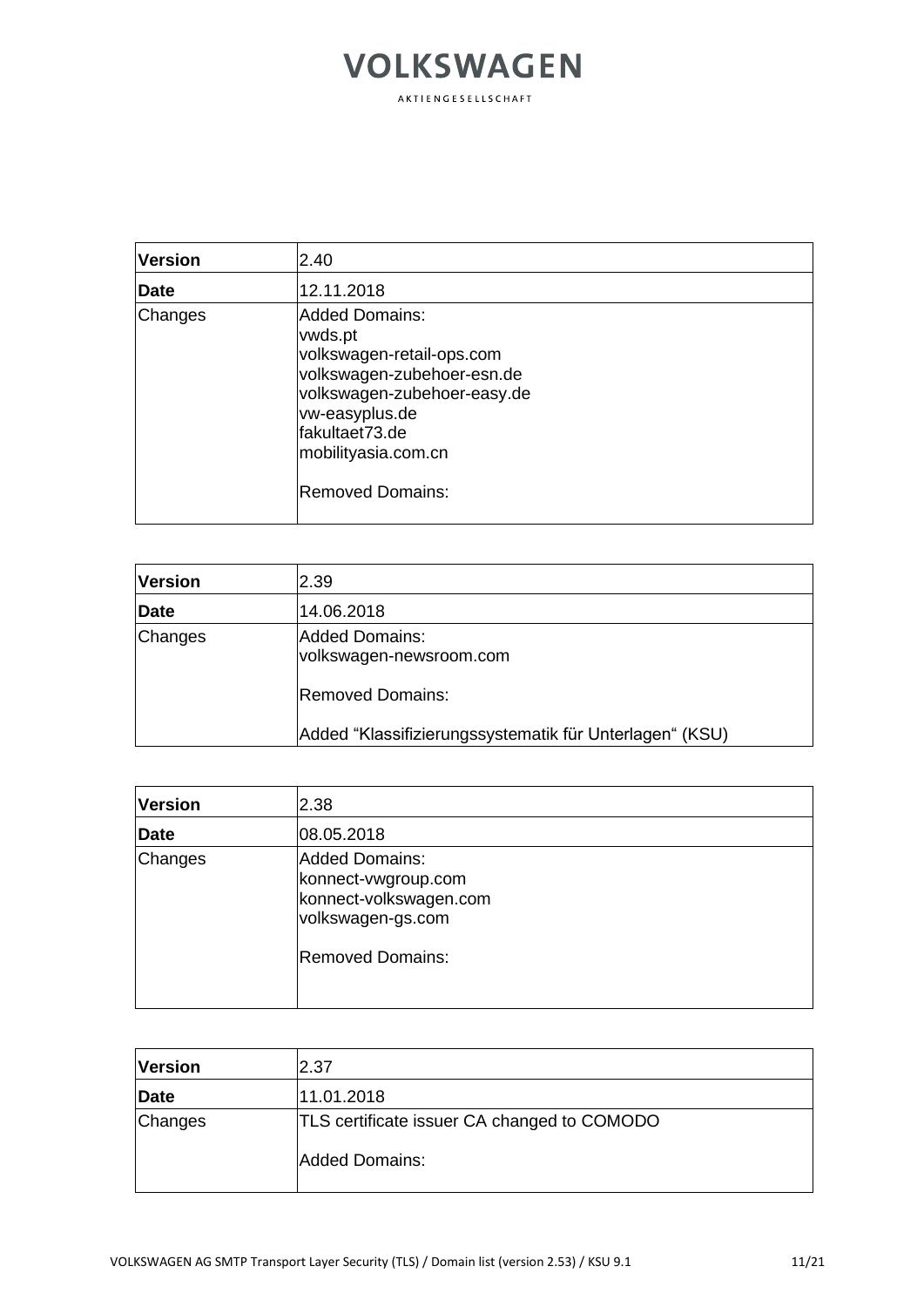| <b>Removed Domains:</b> |
|-------------------------|
|                         |

| <b>Version</b> | 2.36                                                     |  |
|----------------|----------------------------------------------------------|--|
| Date           | 07.12.2017                                               |  |
| Changes        | Added Domains:<br>der-pdl.com<br><b>Removed Domains:</b> |  |
|                |                                                          |  |

| <b>Version</b> | 2.35                                                  |  |
|----------------|-------------------------------------------------------|--|
| <b>Date</b>    | 09.11.2017                                            |  |
| Changes        | Added Domains:<br>bentleymotors.co.kr<br>skoda.com.sg |  |
|                | <b>Removed Domains:</b><br>bentley.co.kr              |  |

| Version     | 2.34                       |
|-------------|----------------------------|
| <b>Date</b> | 01.11.2017                 |
| Changes     | <b>Added Domains:</b>      |
|             | <b>Removed Domains:</b>    |
|             | a3etron.audi.com           |
|             | aabd.com.sg                |
|             | audi-singapore.com.sg      |
|             | bentleykorea.com           |
|             | dasweltauto.com            |
|             | drive-volkswagen-group.com |
|             | facebook.upzufreunden.de   |
|             | ipp100.volkswagen.de       |
|             | ipg100.volkswagen.de       |
|             | lamborghini-china.com      |
|             | lovetheoriginal.com        |
|             | partnerdesfussballs.de     |
|             | tsc-d.de                   |
|             | volkswagen-das-auto.hu     |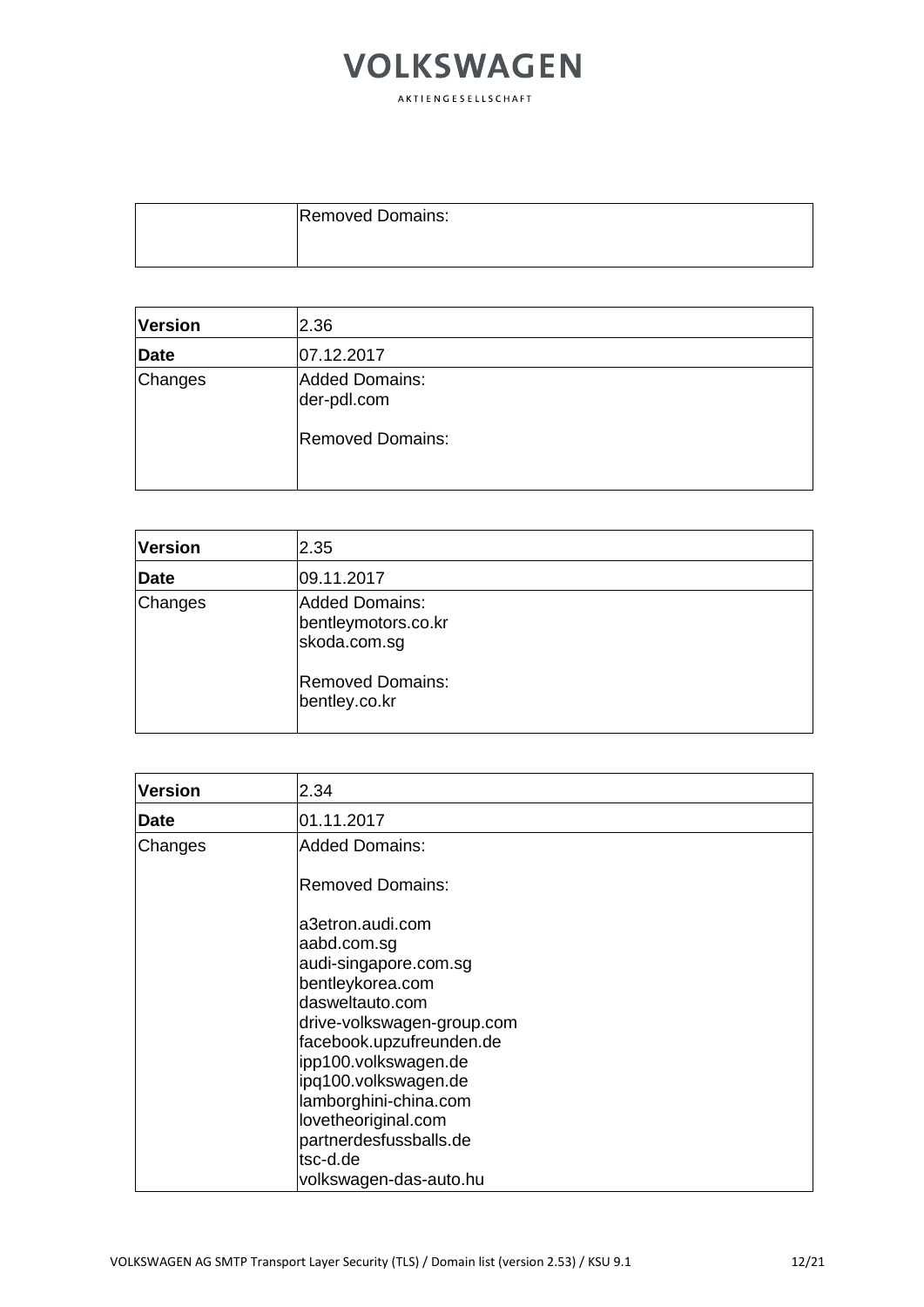| wwroadsideassistance.com |
|--------------------------|
| ww-servicenet.de         |
| lvw-the-car.hu           |
| <u>vw-tradeport.de</u>   |

| Version     | 2.33                                                            |
|-------------|-----------------------------------------------------------------|
| <b>Date</b> | 24.10.2017                                                      |
| Changes     | Added Domains:<br>bentley.co.kr<br>volkswagen-groupservices.com |
|             | <b>Removed Domains:</b>                                         |

| <b>Version</b> | 2.32                                                                                                                      |
|----------------|---------------------------------------------------------------------------------------------------------------------------|
| <b>Date</b>    | 18.04.2017                                                                                                                |
| Changes        | <b>Added Domains:</b>                                                                                                     |
|                | Removed Domains:                                                                                                          |
|                | volkswagengroup.com.hk<br>volkswagen-individual.de<br>volkswagen-team2010.de<br>volkswagen-the-car.hu<br>vw-motorsport.de |

| <b>Version</b> | 2.31                          |
|----------------|-------------------------------|
| <b>Date</b>    | 30.03.2017                    |
| Changes        | Added Domains:                |
|                | <b>Removed Domains:</b>       |
|                | volkswagen-partner.de         |
|                | lvw-das-auto.hu               |
|                | volkswagen-konzernlogistik.de |

| <b>Version</b> | 2.30           |
|----------------|----------------|
| Date           | 06.02.2017     |
| Changes        | Added Domains: |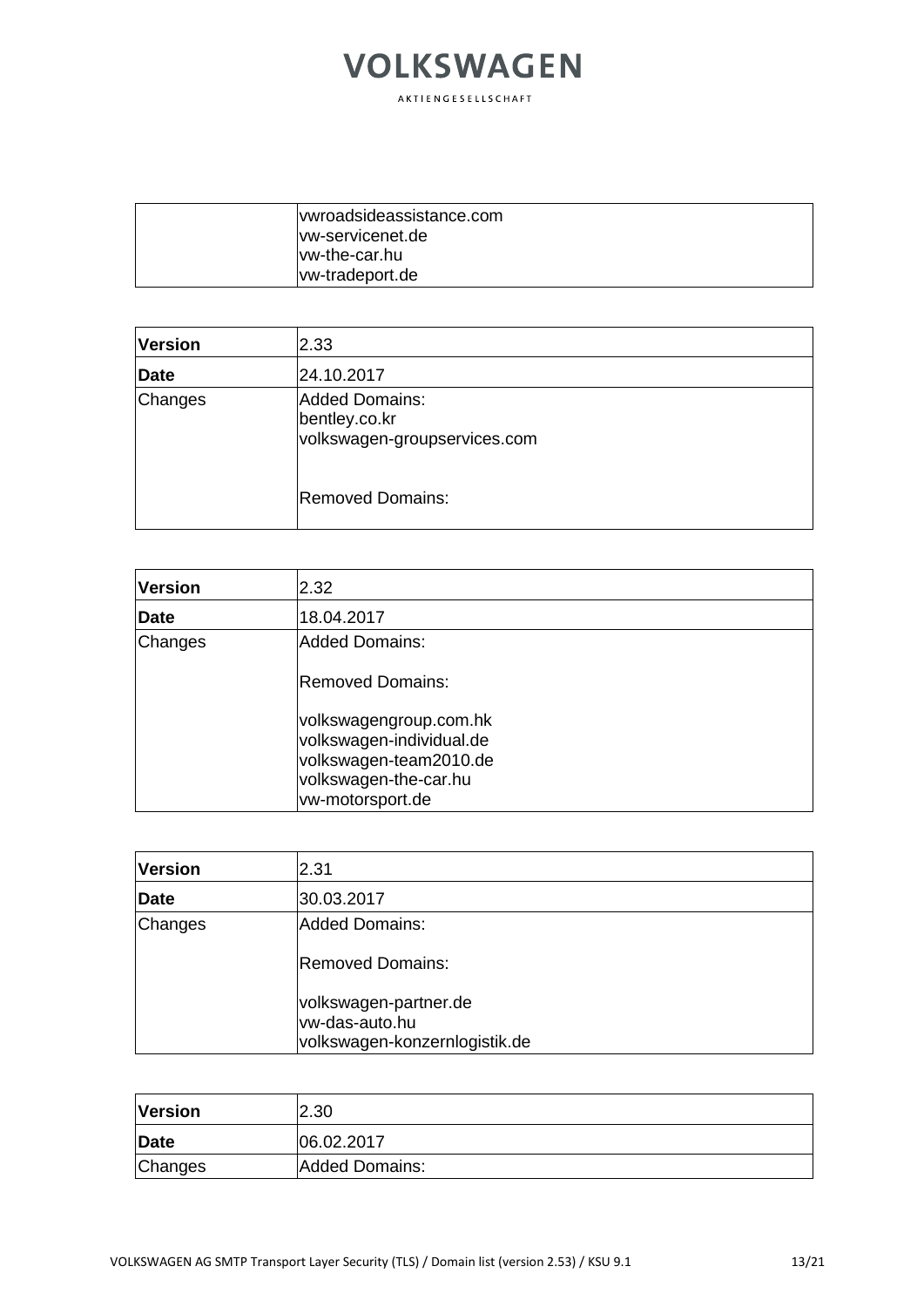| wwpc-services.co.uk     |
|-------------------------|
| <b>Removed Domains:</b> |

| <b>Version</b> | 2.29                                                                             |
|----------------|----------------------------------------------------------------------------------|
| Date           | 20.12.2016                                                                       |
| Changes        | Added Domains:<br>vw-fc.com<br>volkswagen-service.com<br><b>Removed Domains:</b> |

| <b>Version</b> | 2.28                                                                                                                                                                                              |
|----------------|---------------------------------------------------------------------------------------------------------------------------------------------------------------------------------------------------|
| Date           | 01.12.2016                                                                                                                                                                                        |
| Changes        | <b>Added Domains:</b>                                                                                                                                                                             |
|                | partner-vwg.com.pl<br>skoda-auto.de<br>lseat.de<br>ldasweltauto.com<br>audi.pl<br>porsche.pl<br>seat-auto.pl<br>skoda-auto.pl<br>volkswagen.pl<br>vw-group.pl<br>vw.pl<br><b>Removed Domains:</b> |

| <b>Version</b> | 2.27                                 |
|----------------|--------------------------------------|
| Date           | 15.11.2016                           |
| Changes        | Added Domains:                       |
|                | <b>Removed Domains:</b>              |
|                | autostadt-sales.com<br>autostadt.com |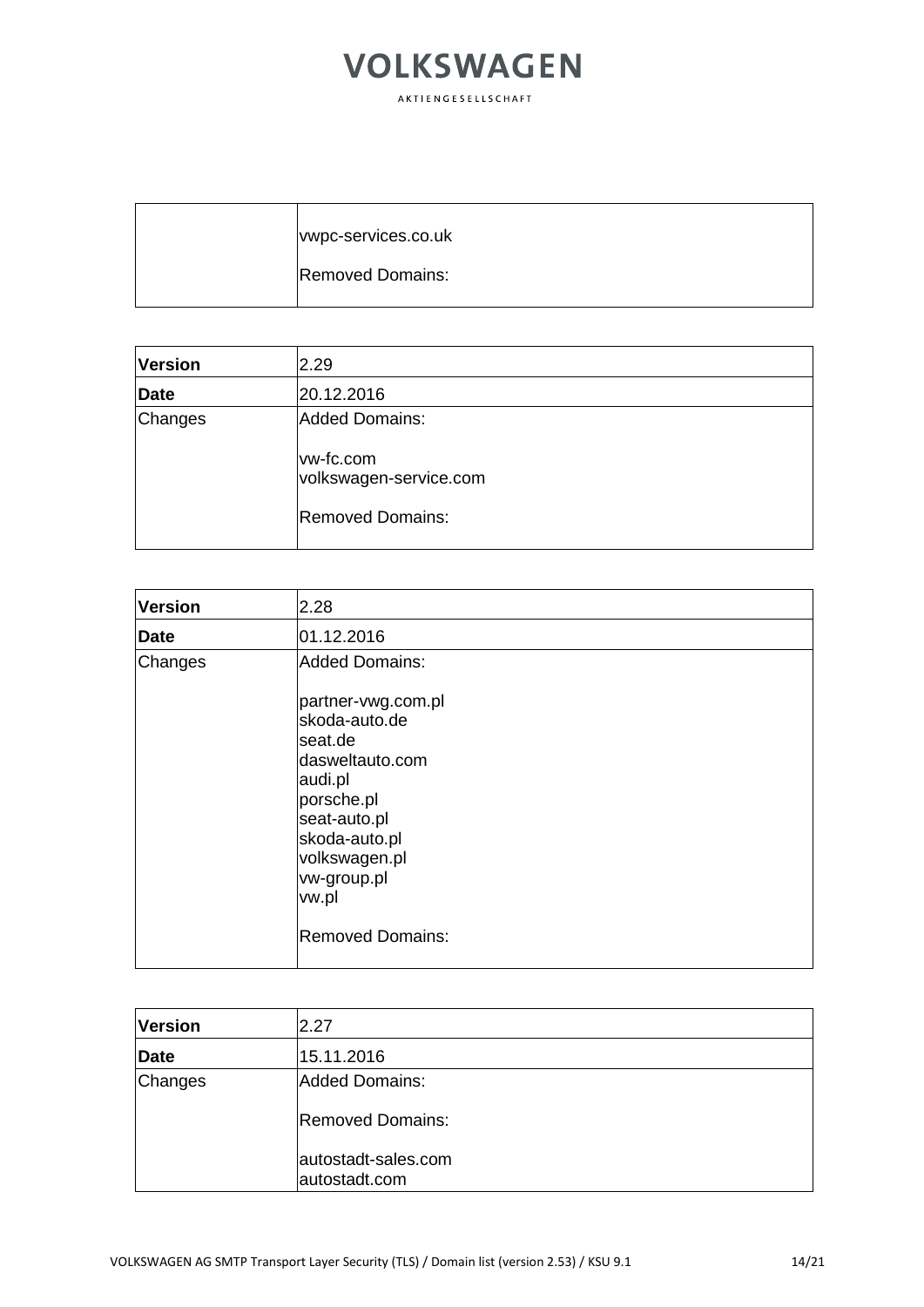| autostadt.de<br>mailing.autostadt.de |
|--------------------------------------|
| test.autostadt.de                    |

| <b>Version</b> | 2.26                                                                                  |  |
|----------------|---------------------------------------------------------------------------------------|--|
| <b>Date</b>    | 04.11.2016                                                                            |  |
| Changes        | Added Domains:<br>vw-tradeport.de<br>vw-if.com<br>vwif.com<br><b>Removed Domains:</b> |  |

| <b>Version</b> | 2.25                                                                                         |
|----------------|----------------------------------------------------------------------------------------------|
| <b>Date</b>    | 16.09.2016                                                                                   |
| Changes        | Added Domains:<br>der-personaldienstleister.com<br>we-vw.com<br>we-vw.de<br>Removed Domains: |

| <b>Version</b> | 2.24                                                                                                                                                                                                                                                                                                                                            |
|----------------|-------------------------------------------------------------------------------------------------------------------------------------------------------------------------------------------------------------------------------------------------------------------------------------------------------------------------------------------------|
| <b>Date</b>    | 24.08.2016                                                                                                                                                                                                                                                                                                                                      |
| Changes        | <b>Added Domains:</b><br>audi-singapore.com.sg<br>a3etron.audi.com<br>aabd.com.sg<br>audicrm.co.uk<br>audi-services.co.uk<br>audi-singapore.com.sg<br>autostadt.com<br>autostadt.de<br>autostadt-sales.com<br>bentleykorea.com<br>facebook.upzufreunden.de<br>lamborghini-china.com<br>mailing.autostadt.de<br>seat.com.cn<br>test.autostadt.de |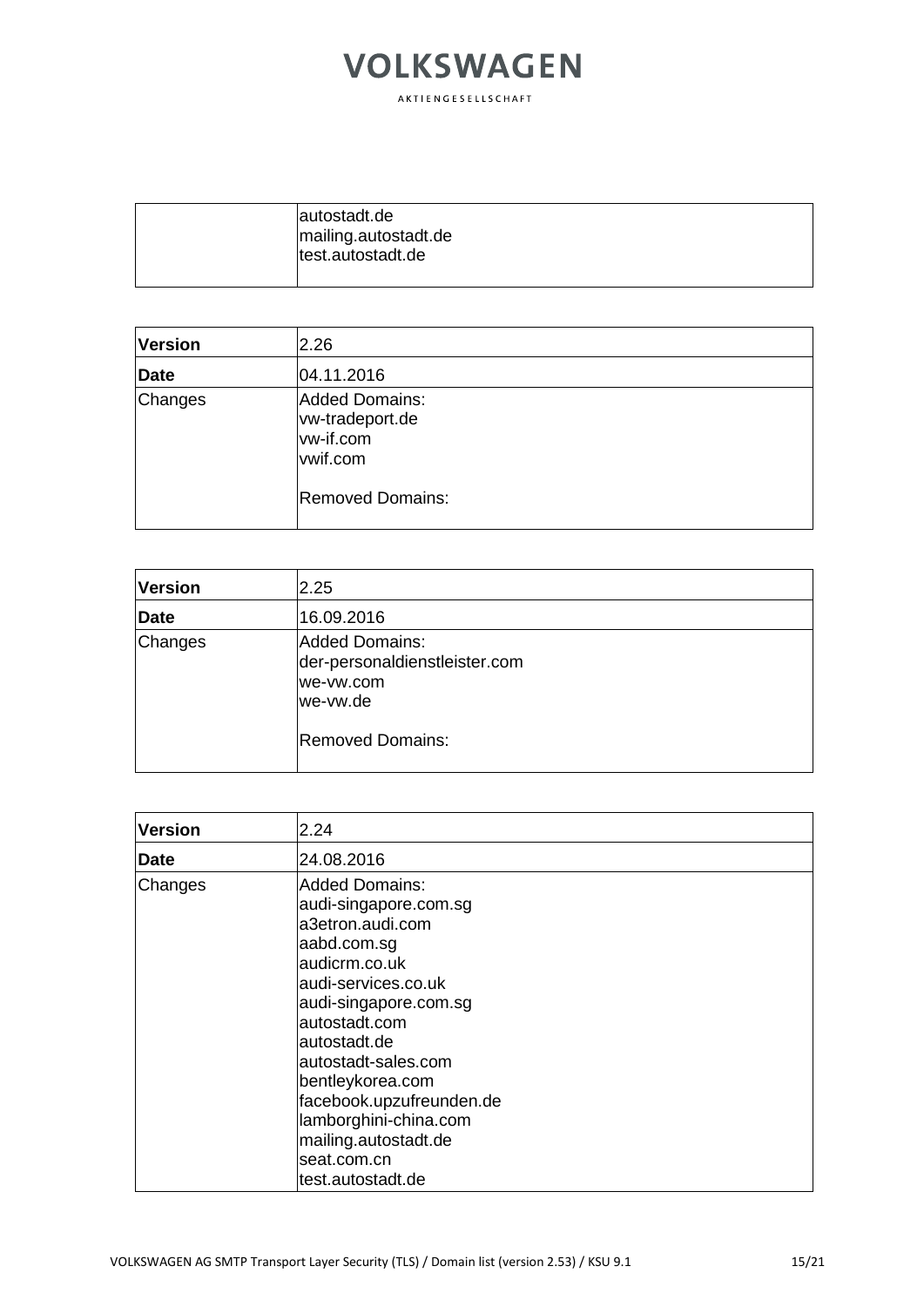|  | tpsfinance.co.uk<br>tsc-d.de                           |
|--|--------------------------------------------------------|
|  | volkswagengroup.com.hk                                 |
|  | volkswagen-individual.de                               |
|  | volkswagenits.com                                      |
|  | volkswagen-konzernlogistik.de<br>volkswagen-partner.de |
|  | volkswagen-team2010.de                                 |
|  | vw-motorsport.de                                       |
|  | vwmp.pl                                                |
|  | vwroadsideassistance.com                               |
|  | vw-servicenet.de                                       |
|  | autovision.sk                                          |
|  | <b>Removed Domains:</b>                                |
|  | eeg.wob.vw.vwg                                         |
|  |                                                        |

| <b>Version</b> | 2.23                                        |
|----------------|---------------------------------------------|
| Date           | 22.08.2016                                  |
| <b>Changes</b> | Added Domains:                              |
|                | <b>Removed Domains:</b><br>seat-store.co.uk |

| <b>Version</b> | 2.22                                |
|----------------|-------------------------------------|
| <b>Date</b>    | 26.07.2016                          |
| <b>Changes</b> | Added Domains:                      |
|                | <b>Removed Domains:</b><br>tsc-d.de |

| <b>Version</b> | 2.21                                                                                                |
|----------------|-----------------------------------------------------------------------------------------------------|
| Date           | 24.06.2016                                                                                          |
| <b>Changes</b> | <b>Added Domains:</b><br>audipressevents.co.uk<br>partnerdesfussballs.de<br><b>Removed Domains:</b> |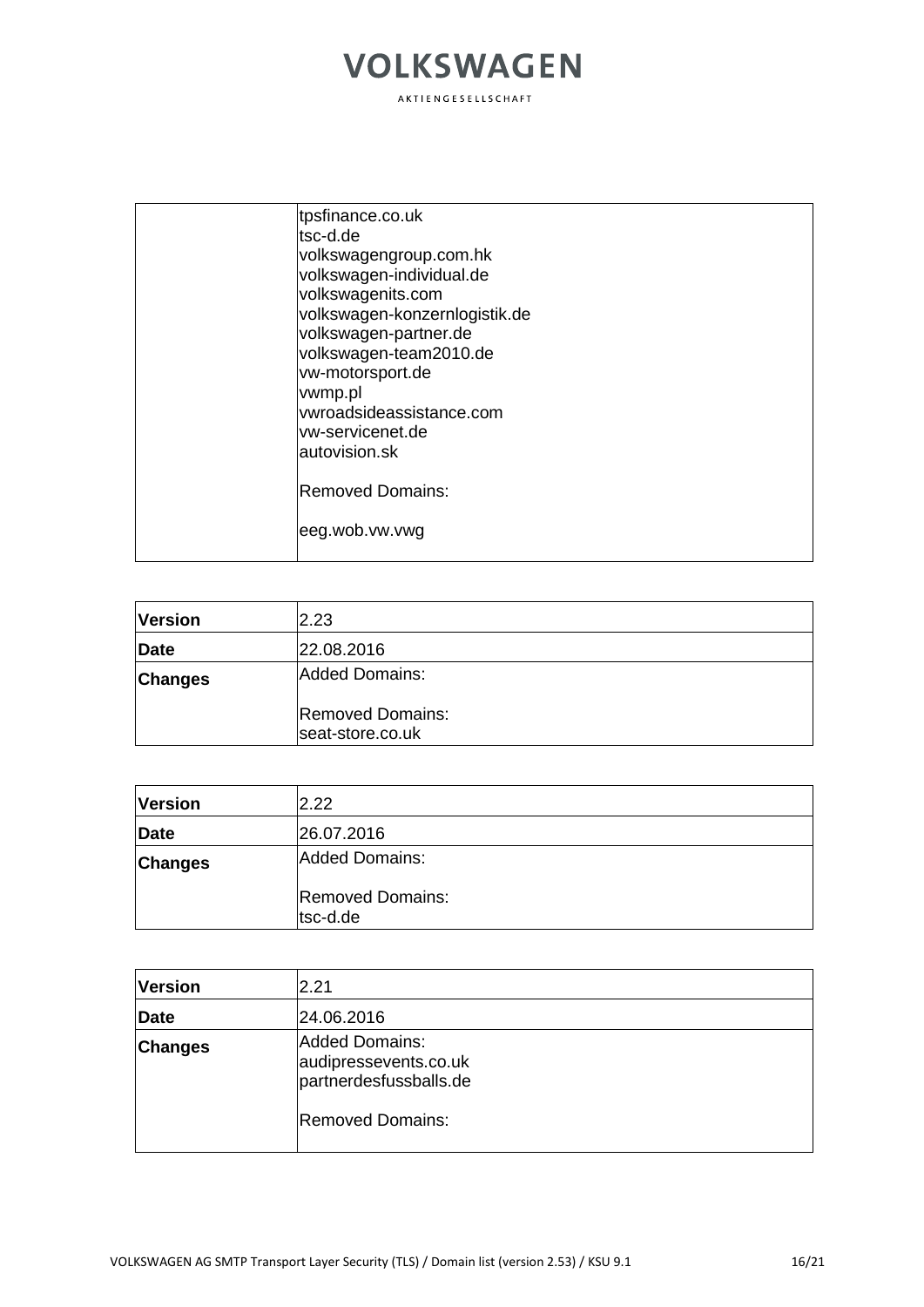| <b>Version</b> | 2.20                                                   |
|----------------|--------------------------------------------------------|
| Date           | 11.04.2016                                             |
| <b>Changes</b> | Added Domains:<br>skoda-auto.co.kr<br>seat-store.co.uk |
|                | <b>Removed Domains:</b><br>valeo.com                   |

| <b>Version</b> | 2.19                         |
|----------------|------------------------------|
| Date           | 16.02.2016                   |
| <b>Changes</b> | Added Domains:<br>Seat.co.uk |
|                | <b>Removed Domains:</b>      |

| <b>Version</b> | 2.18                                                       |
|----------------|------------------------------------------------------------|
| Date           | 04.02.2016                                                 |
| <b>Changes</b> | Added Domains:<br>volkswagenassetlibrary.co.uk<br>vwtb.com |
|                | Removed Domains:<br>fleetordering.volkswagen.de            |

| <b>Version</b> | 2.17                                                                                                    |
|----------------|---------------------------------------------------------------------------------------------------------|
| Date           | 21.01.2016                                                                                              |
| <b>Changes</b> | Added Domains:                                                                                          |
|                | volkswagen-zubehoer.de<br>volkswagen-zubehoer-shop.de<br>volkswagen-lifestyle.de<br>audi-services.co.uk |

| <b>Version</b> | 2.16                    |
|----------------|-------------------------|
| Date           | 15.12.15                |
| <b>Changes</b> | <b>Removed Domains:</b> |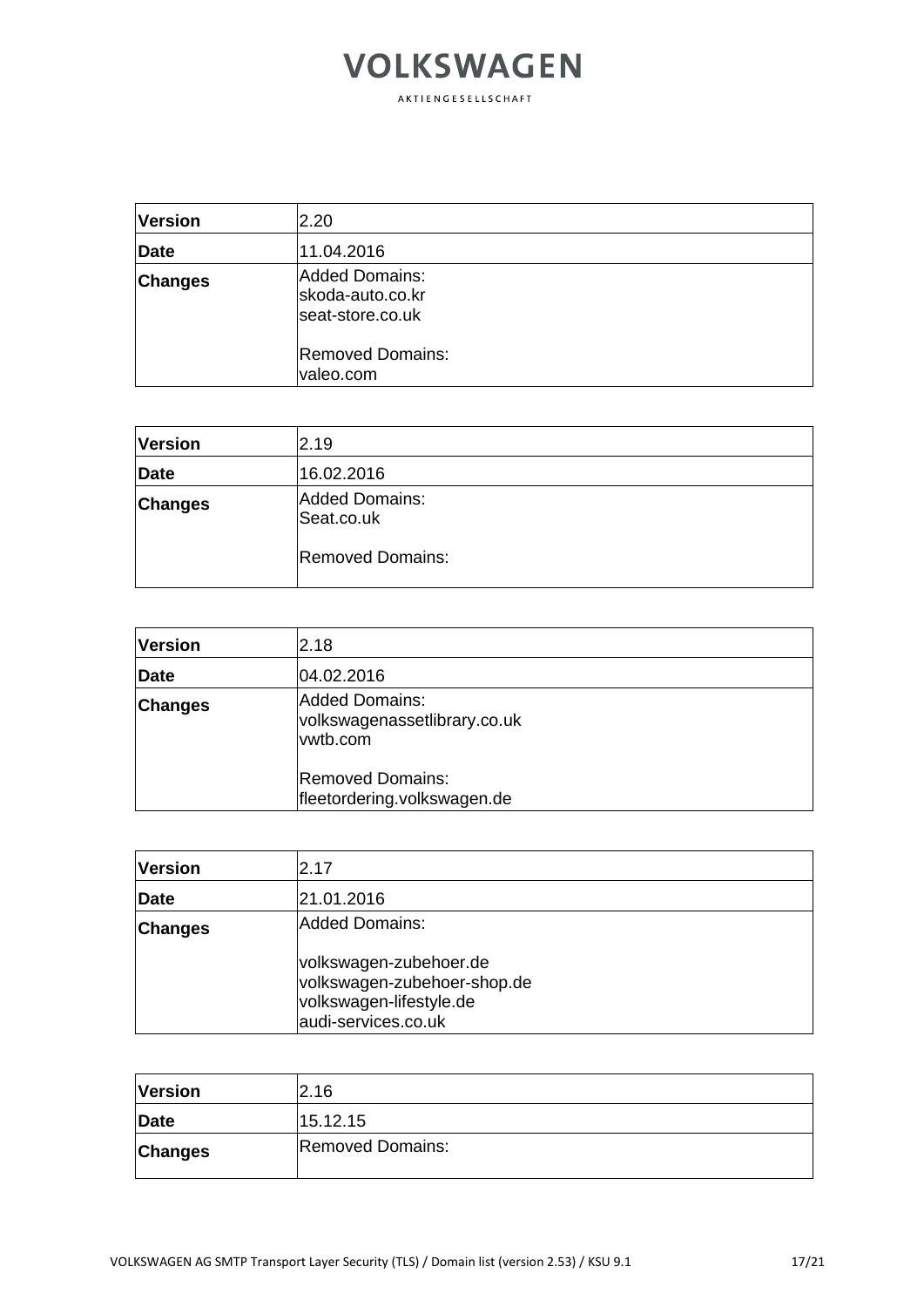| audicentresydney.com.au |
|-------------------------|
|-------------------------|

| <b>Version</b> | 2.15                  |
|----------------|-----------------------|
| <b>Date</b>    | 08.12.15              |
| <b>Changes</b> | <b>Added Domains:</b> |
|                | vwgis.de              |

| <b>Version</b> | 2.14                                                                                                                                                                                                                                         |
|----------------|----------------------------------------------------------------------------------------------------------------------------------------------------------------------------------------------------------------------------------------------|
| <b>Date</b>    | 03.12.15                                                                                                                                                                                                                                     |
| <b>Changes</b> | <b>Added Domains:</b>                                                                                                                                                                                                                        |
|                | Look-around-vw.de                                                                                                                                                                                                                            |
|                | <b>Removed Domains:</b>                                                                                                                                                                                                                      |
|                | autostadt.de<br>autostadt.com<br>autostadt-sales.com<br>bentleykorea.com<br>facebook.upzufreunden.de<br>lamborghini-china.com<br>mailing.autostadt.de<br>seat.com.cn<br>test.autostadt.de                                                    |
|                | tpsfinance.co.uk<br>vgs.com.sg<br>volkswagen-individual.de<br>volkswagen-konzernlogistik.de<br>volkswagen-partner.de<br>volkswagen-team2010.de<br>volkswagengroup.com.hk<br>vw-motorsport.de<br>vw-servicenet.de<br>vwroadsideassistance.com |

| Version | 212<br>. د ۱ ـ <u>۲</u> |
|---------|-------------------------|
| Date    | 29.07.15                |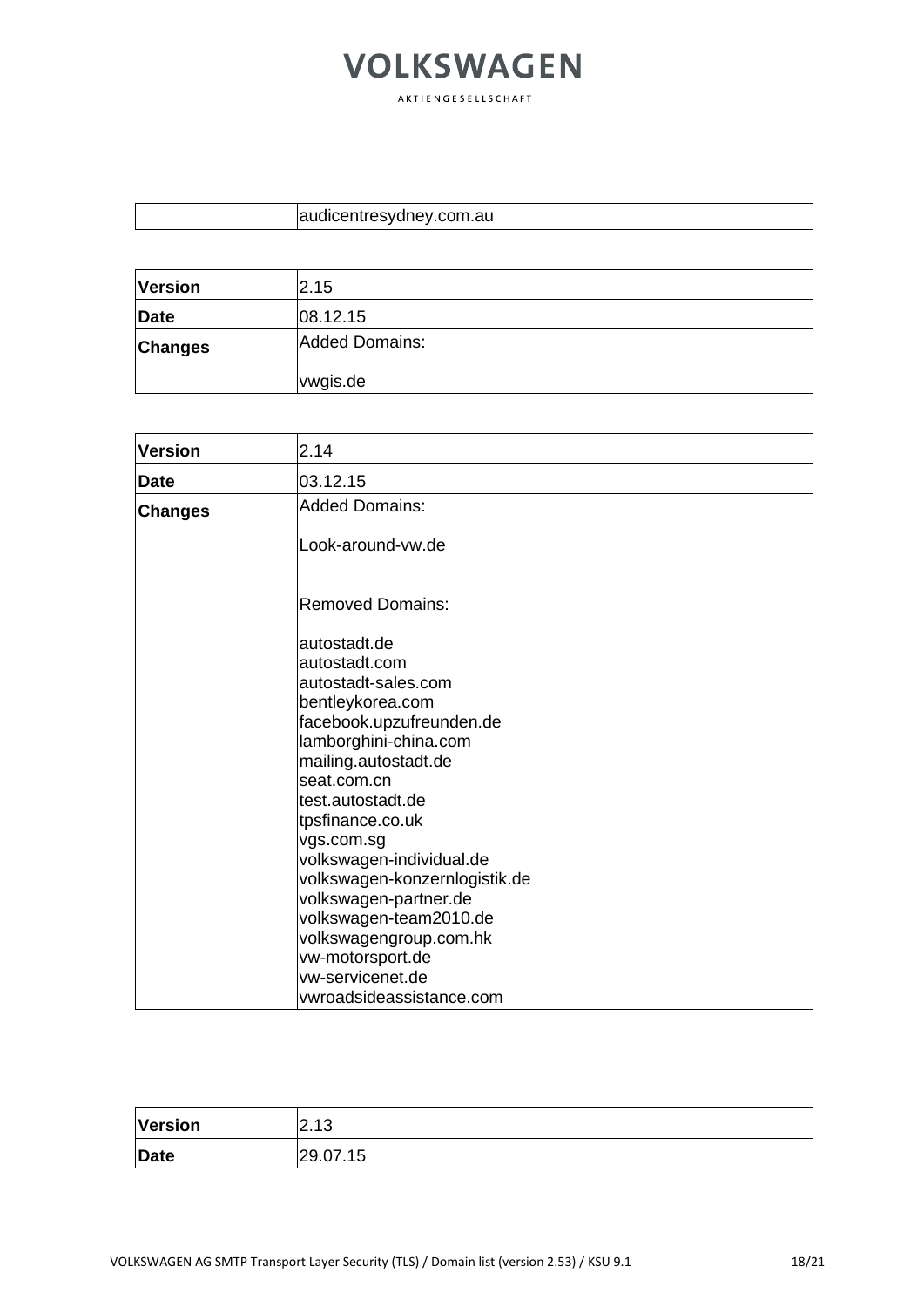| <b>Changes</b> | Added Domains:        |
|----------------|-----------------------|
|                | audimediacentre.co.uk |

| <b>Version</b> | 2.12                          |
|----------------|-------------------------------|
| <b>Date</b>    | 16.07.15                      |
| <b>Changes</b> | Added Domains:                |
|                | volkswagen-konzernlogistik.de |

| <b>Version</b> | 2.11                                   |
|----------------|----------------------------------------|
| <b>Date</b>    | 28.05.2015                             |
| <b>Changes</b> | Added Domains:                         |
|                | toolsinfoweb.co.uk<br>tpsfinance.co.uk |

| <b>Version</b> | 2.10                                      |
|----------------|-------------------------------------------|
| Date           | 19.05.2015                                |
| <b>Changes</b> | Added Domains:                            |
|                | drive-volkswagen-group.com<br>vwgarage.io |

| <b>Version</b> | 2.9                        |
|----------------|----------------------------|
| Date           | 01.04.2015                 |
| <b>Changes</b> | Added Domains:             |
|                | vwgspecialofferparts.co.uk |

| <b>Version</b> | 2.8            |
|----------------|----------------|
| Date           | 25.02.2015     |
| <b>Changes</b> | Added Domains: |
|                | wyroup.com     |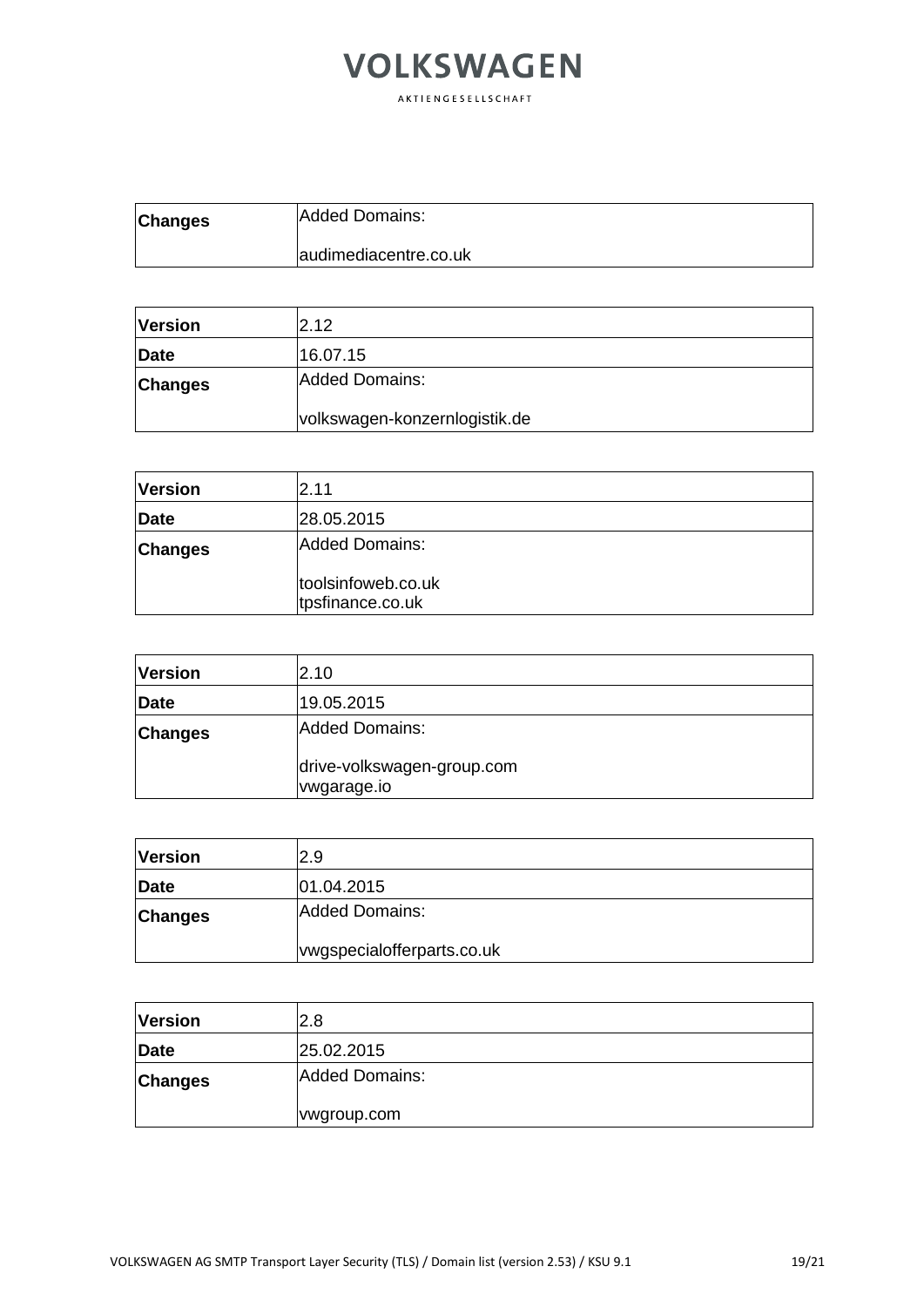| <b>Version</b> | I2.7             |
|----------------|------------------|
| Date           | 18.02.2015       |
| <b>Changes</b> | Added Domains:   |
|                | avl-lifestyle.it |

| <b>Version</b> | 2.6                                                                                           |
|----------------|-----------------------------------------------------------------------------------------------|
| Date           | 05.02.2015                                                                                    |
| <b>Changes</b> | Added Domains:                                                                                |
|                | appsincar-seat.com<br>gifts.volkswagen.co.uk<br>volkswagen-ish.de<br>volkswagenfleetems.co.uk |

| <b>Version</b> | 2.5                               |
|----------------|-----------------------------------|
| Date           | 20.11.2014                        |
| <b>Changes</b> | Added Domains:                    |
|                | skoda.com.tw<br>volkswagen.com.tw |

| <b>Version</b> | 2.4                           |
|----------------|-------------------------------|
| <b>Date</b>    | 27.10.2014                    |
| <b>Changes</b> | <b>Added Domains:</b>         |
|                | audi-vw.com.tw                |
|                | audi.ru                       |
|                | bentleymotors.ae              |
|                | lamborghini-russia.com        |
|                | seat.ru                       |
|                | seatrus.ru                    |
|                | skoda-auto.ru                 |
|                | skoda-avto.ru                 |
|                | skoda.ru                      |
|                | volkswagen-infotainment.com   |
|                | volkswagen-inventors-night.de |
|                | volkswagen.ru                 |
|                | <b>Removed Domains:</b>       |
|                | login.vwg.co.uk               |